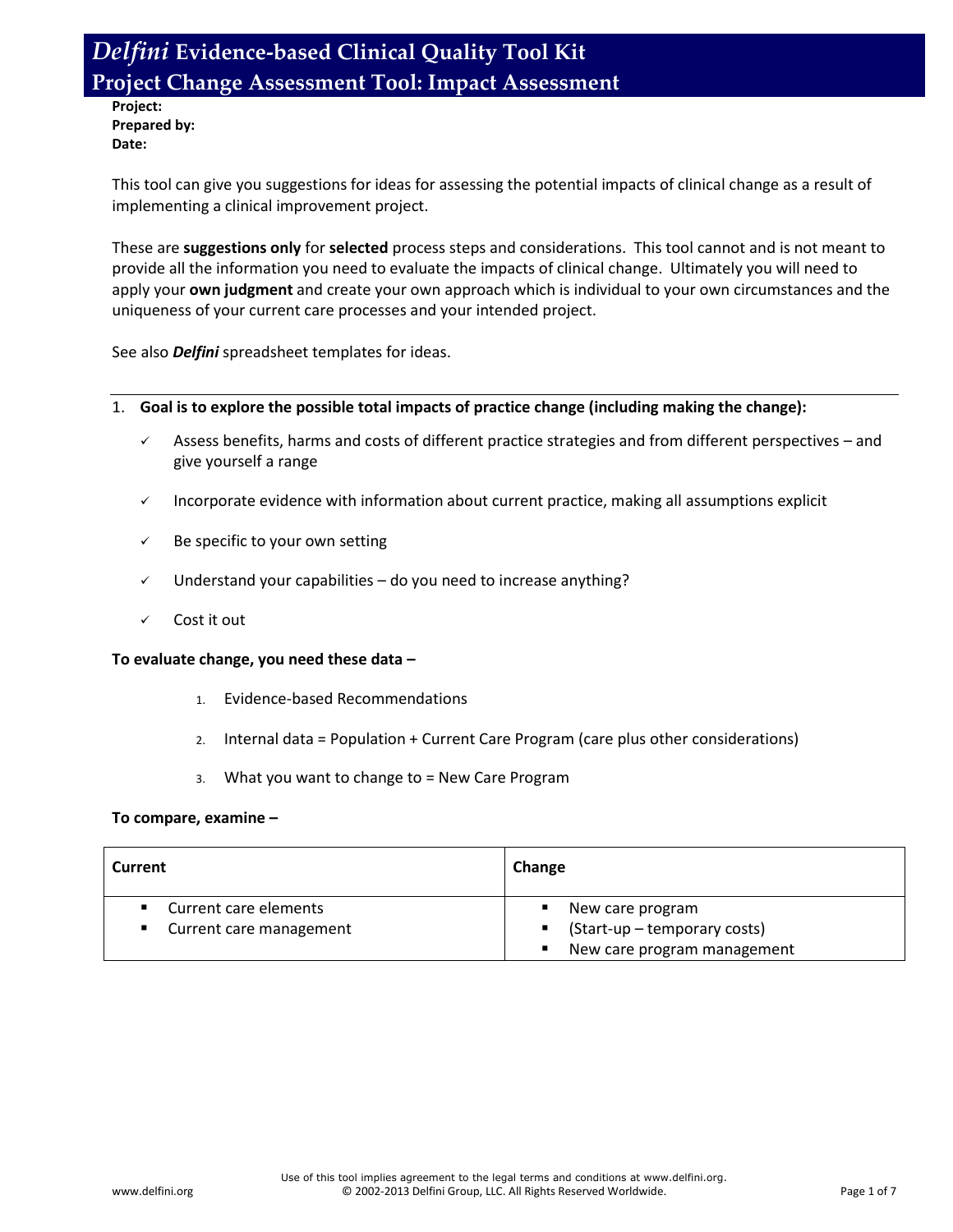**Project: Prepared by: Date:**

### **Instructions: Worksheet for Preparing Narrative Notes on Anticipated Impacts of Practice Change**

This work sheet can help you prepare your cost and change assessment, as well as prepare your measurement plan.

- 1. Prepare a description of current care processes for the topic of interest. Quantify as much as possible. This can be in document or spreadsheet form. Use the chart below for ideas about items to cover.
- 2. For each category write a narrative description of anticipated change (e.g., increase, decrease, discontinuation, improvement, key notes). Be mindful of areas where you may be decreasing utilization, but won't truly experience a net decrease because of no change in staffing.
- 3. At a minimum, you will want to measure whether your intended change has happened. To do so, you must measure something you know will have changed if your implementation was successful. Seek measurement items that are easily doable. For performance measurement, you may wish to refer to *Delfini* performance measurement tools.
- 4. Prepare quantitative estimates of the total population that may be affected over what time period, considering such factors as prevalence and any exclusions.

**Example** – Hypothetical Project "Venous Leg Ulcers" **EXAMPLE PAGE** 

| <b>Category</b>                                                                                                                                                                                                                               | List Current State or Elements; then<br><b>Anticipated Change</b>                                                                                                                             | <b>Recommend for</b><br><b>Measurement?</b> |
|-----------------------------------------------------------------------------------------------------------------------------------------------------------------------------------------------------------------------------------------------|-----------------------------------------------------------------------------------------------------------------------------------------------------------------------------------------------|---------------------------------------------|
| <b>Utilization Considerations: Systems,</b><br>utilization & administrative impacts:<br>consider $\rightarrow$ facilities, systems, roles<br>(including staffing), methods (including<br>procedures), equipment, supplies,<br>other resources | Staffing changes - net increase since will<br>need trainer, but won't reduce staff<br>despite visit reduction.<br>Physical therapy visits - decrease.<br>Whirlpool therapy - discontinuedetc. | PT visits                                   |
| Cost (organization, provider and<br>patient)                                                                                                                                                                                                  | High cost area - anticipate decrease in<br>costs to organization.                                                                                                                             | Vascular surgery referrals                  |
| Health status (symptom relief, quality<br>of life, survival, function)                                                                                                                                                                        | Currently care not evidence-based -<br>anticipate major improvement.                                                                                                                          | Duration of therapy                         |
| Satisfaction: patient and clinical staff                                                                                                                                                                                                      | High patient satisfaction with whirlpool<br>therapy – expect some dissatisfaction<br>with change.                                                                                             |                                             |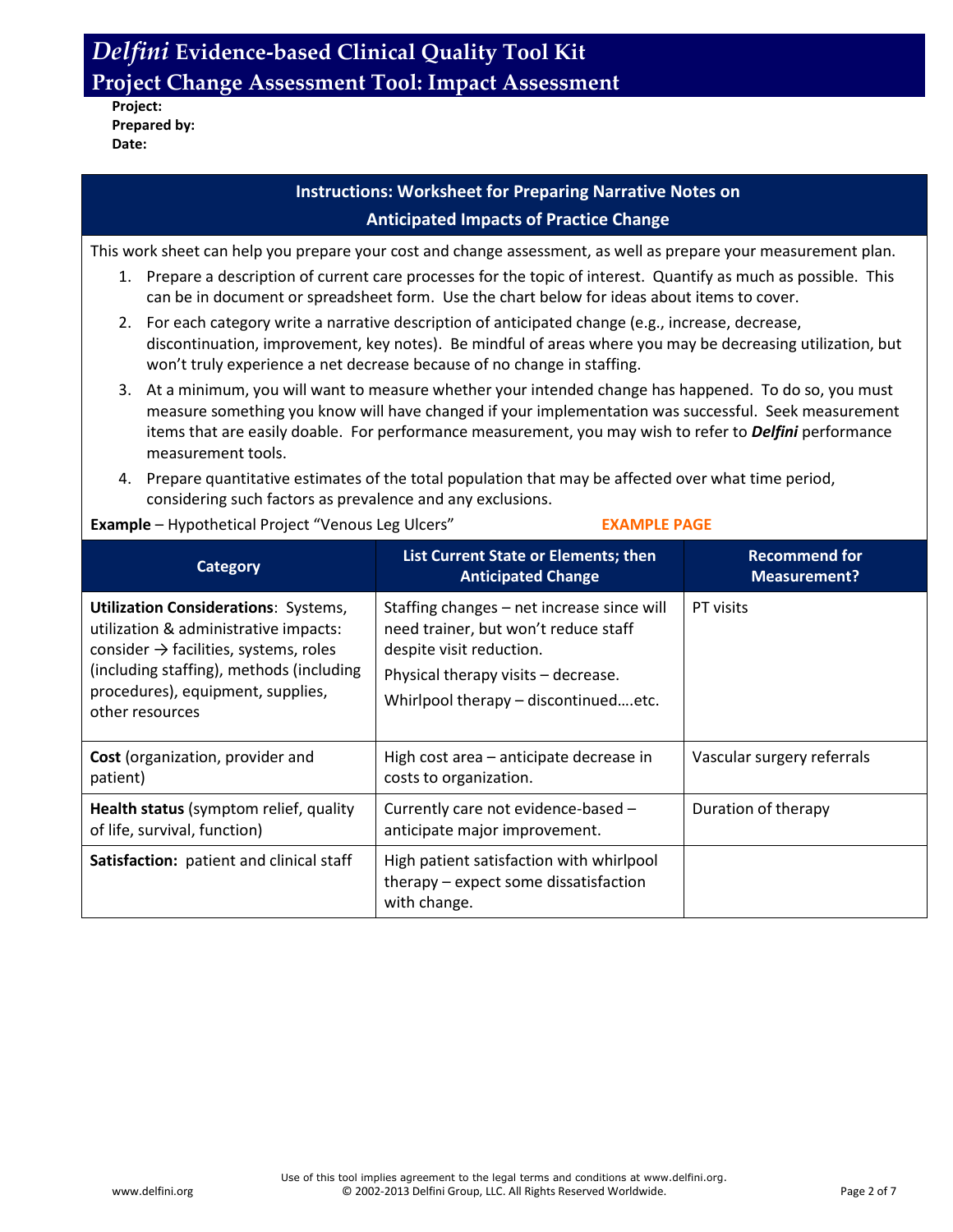**Project: Prepared by: Date:**

| Worksheet for Preparing Narrative Notes on Anticipated Impacts of Practice Change                                                                                                                                                                                                                                                                                   |                                                                   |                                             |  |  |
|---------------------------------------------------------------------------------------------------------------------------------------------------------------------------------------------------------------------------------------------------------------------------------------------------------------------------------------------------------------------|-------------------------------------------------------------------|---------------------------------------------|--|--|
| <b>Category</b>                                                                                                                                                                                                                                                                                                                                                     | List Current State or Elements; then<br><b>Anticipated Change</b> | <b>Recommend for</b><br><b>Measurement?</b> |  |  |
| <b>Utilization Considerations: Systems,</b><br>utilization & administrative impacts:<br>consider $\rightarrow$ facilities, systems, roles<br>(including staffing), methods (including<br>procedures), equipment, supplies,<br>other resources                                                                                                                       |                                                                   |                                             |  |  |
| Cost (organization, provider and<br>patient)                                                                                                                                                                                                                                                                                                                        |                                                                   |                                             |  |  |
| Health status (symptom relief, quality<br>of life, survival, function)                                                                                                                                                                                                                                                                                              |                                                                   |                                             |  |  |
| Patient impacts (benefits, harms, costs,<br>risks, uncertainties, alternatives)                                                                                                                                                                                                                                                                                     |                                                                   |                                             |  |  |
| Satisfaction: patient and clinical staff                                                                                                                                                                                                                                                                                                                            |                                                                   |                                             |  |  |
| Other - might include such things as<br>other triangulation issues (e.g.,<br>regulatory issues, public relations,<br>medical community impacts, marketing<br>issues, medical-legal issues, issues of<br>purchasers, liability and risk<br>management, cost, community<br>standards, accreditors, press, overall<br>impact on the health care organization,<br>etc.) |                                                                   |                                             |  |  |
| <b>Population</b> - Prepare quantitative<br>estimates of the total population that<br>may be affected per what time period,<br>considering such factors as prevalence<br>and any exclusions.                                                                                                                                                                        |                                                                   |                                             |  |  |
| For additional information as needed:                                                                                                                                                                                                                                                                                                                               |                                                                   |                                             |  |  |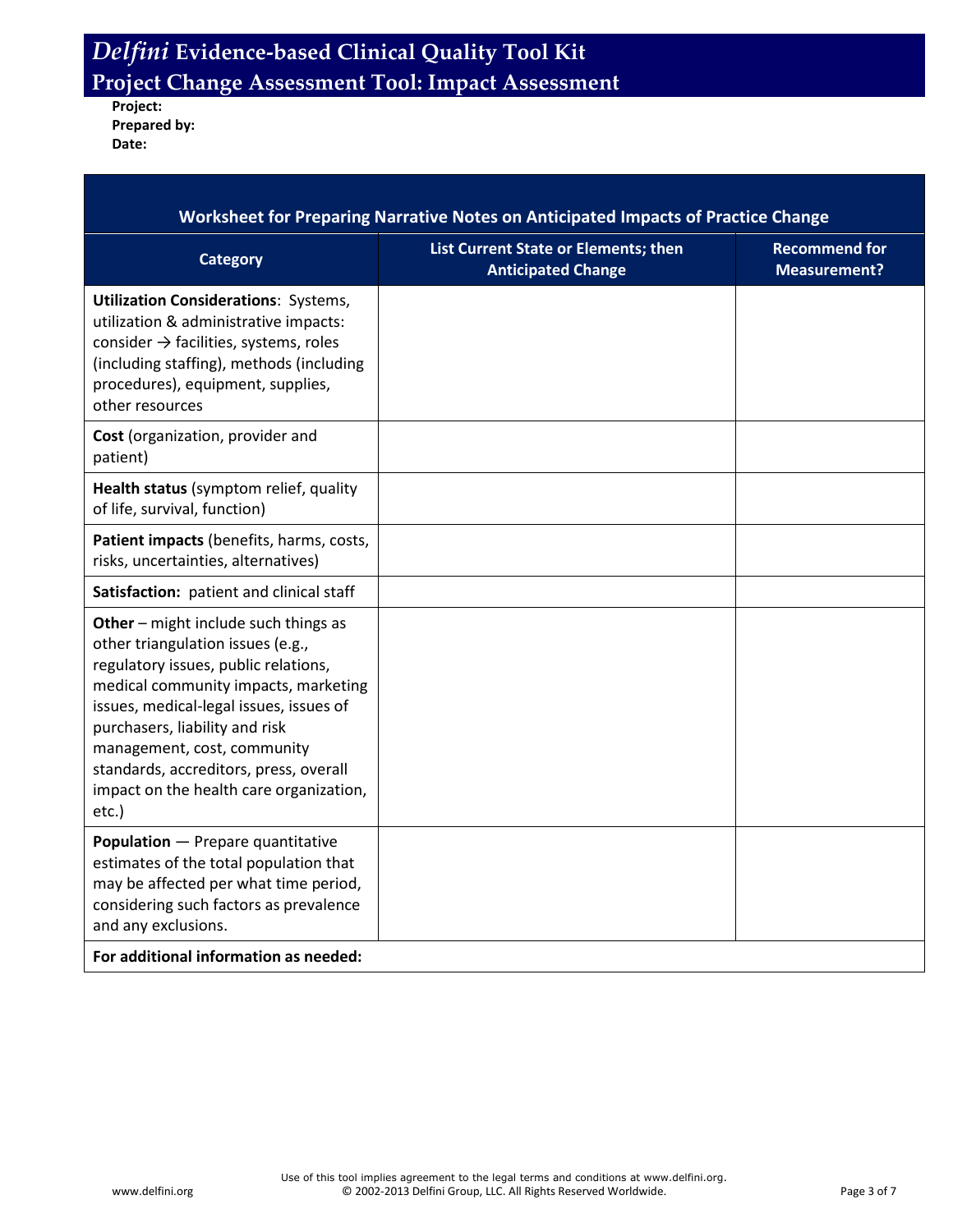**Project: Prepared by: Date:**

| <b>Instructions: Worksheet for Computing "New Program Cost Assessment"</b>                                                                                                                                                   |                                                                                                                                                                                             |                                                         |  |  |
|------------------------------------------------------------------------------------------------------------------------------------------------------------------------------------------------------------------------------|---------------------------------------------------------------------------------------------------------------------------------------------------------------------------------------------|---------------------------------------------------------|--|--|
| Goal is to compare costs of your current program of care to your potential new program of care, and consider the<br>impact of start-up costs for the new program. Definitions in brief (more detailed information is below): |                                                                                                                                                                                             |                                                         |  |  |
| a) = current annual care costs<br>$b$ ) = start-up costs for new program<br>c) = new program management costs<br>$d$ ) = new care program costs                                                                              | Tip: Separate out these costs<br>Most \$\$\$ Period<br>c. New Care<br>a. Current<br>b. Start-up<br>Care Program<br><b>Costs for New</b><br>Program<br>Costs<br><b>Care Program</b><br>Costs | d. New Care<br>Program<br><b>Management</b><br>Costs    |  |  |
|                                                                                                                                                                                                                              | <del>.</del><br>Makes it easy to compare<br>Current care + Start-up ("most expensive year") + New (ongoing):<br>a versus b+d versus c+d or a versus c                                       | -- Future Program<br>What you really<br>want to compare |  |  |
| Step 1. Costs of what you are doing now $\rightarrow$<br><b>EXAMPLE PAGE</b><br>$a$ = Annual costs of current care                                                                                                           |                                                                                                                                                                                             | \$50,000                                                |  |  |
| Care costs = $$50,000$                                                                                                                                                                                                       |                                                                                                                                                                                             |                                                         |  |  |
| Management/admin costs = currently not a managed program, so none unique to area                                                                                                                                             |                                                                                                                                                                                             |                                                         |  |  |
| Notes:                                                                                                                                                                                                                       |                                                                                                                                                                                             |                                                         |  |  |
| Step 2. If you implement a change or new project, costs of your start-up period $\rightarrow$                                                                                                                                |                                                                                                                                                                                             | \$60,000                                                |  |  |
| b+d = Start-up + Annual costs of new care program                                                                                                                                                                            |                                                                                                                                                                                             |                                                         |  |  |
| <b>b.</b> Start-up period costs (e.g., tool creation, program implementation and start-up period<br>management) \$20,000                                                                                                     |                                                                                                                                                                                             |                                                         |  |  |
| d. Annual costs of new care program (care only and NOT including b) start-up or c)<br>program management/administration \$40,000                                                                                             |                                                                                                                                                                                             |                                                         |  |  |
| Notes:                                                                                                                                                                                                                       |                                                                                                                                                                                             |                                                         |  |  |
| Step 3. If you implement this change or new project, costs of your future regular new program<br>after start-up period $\rightarrow$                                                                                         |                                                                                                                                                                                             | \$50,000                                                |  |  |
| $c+d$ = New program management costs + Annual costs of new care program                                                                                                                                                      |                                                                                                                                                                                             |                                                         |  |  |
| c. Post-start-up annual costs of program management (e.g., costs to administer project,<br>special on-going training, annual dissemination of materials, etc) \$10,000                                                       |                                                                                                                                                                                             |                                                         |  |  |
| <b>d.</b> Annual costs new care program only $-$ from d. above $\ $40,000$                                                                                                                                                   |                                                                                                                                                                                             |                                                         |  |  |
| <b>Notes:</b>                                                                                                                                                                                                                |                                                                                                                                                                                             |                                                         |  |  |
| Step 4. Assessment: Recommend to implement new program since care will improve and<br>there is no change in costs following \$10,000 for implementation.                                                                     | <b>Compare results</b>                                                                                                                                                                      |                                                         |  |  |

### **Worksheet for Computing "New Program Cost Assessment"**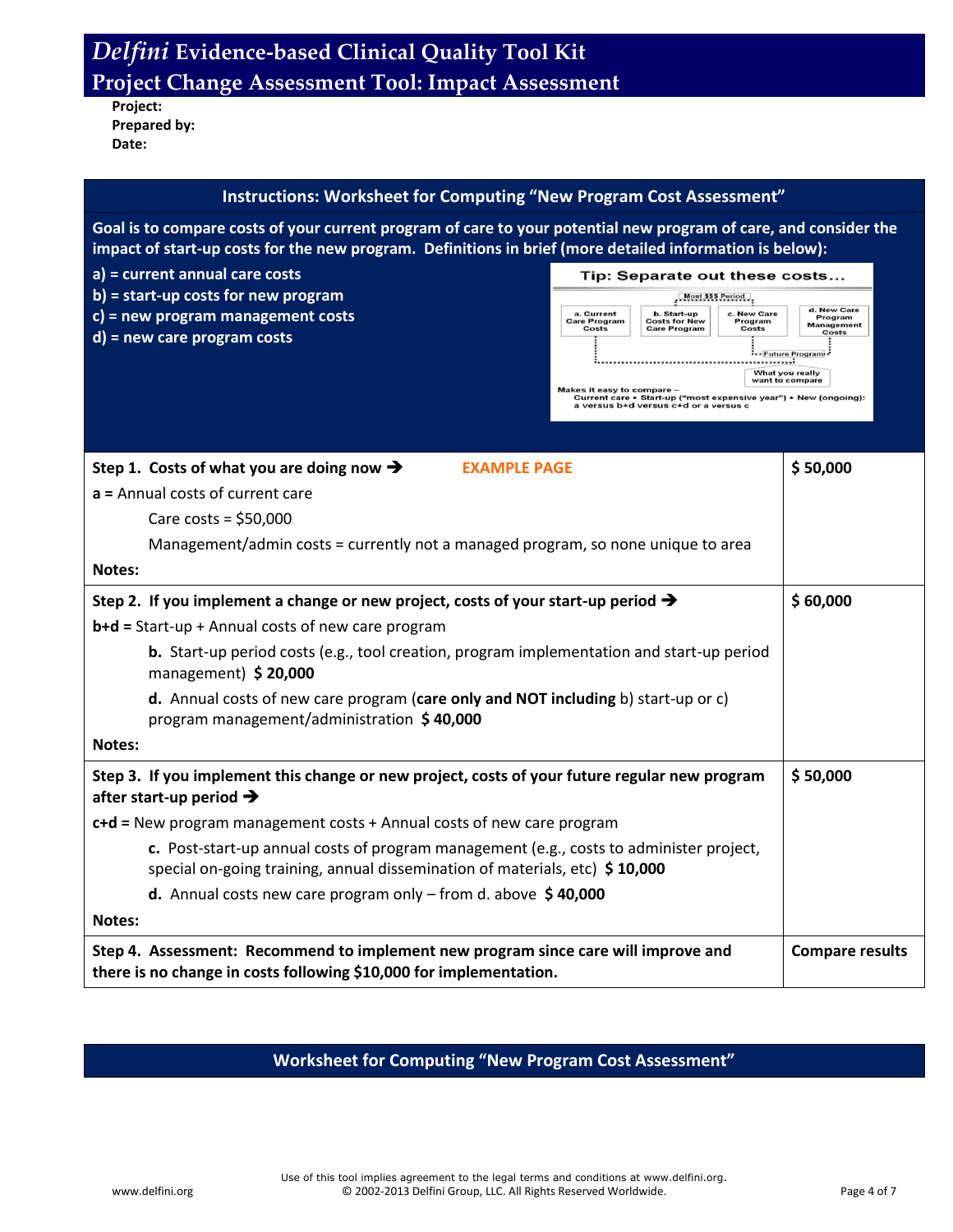| <b>Project:</b> |  |
|-----------------|--|
| Prepared by:    |  |
| Date:           |  |

| Goal is to compare costs of your current program of care to your potential new program of care, and consider the l |
|--------------------------------------------------------------------------------------------------------------------|
| impact of start-up costs for the new program. Definitions in brief (more detailed information is below): \         |

|  |  |  | a) = current annual care costs |  |
|--|--|--|--------------------------------|--|
|--|--|--|--------------------------------|--|

- **b) = start-up costs for new program**
- **c) = new program management costs**
- **d) = new care program costs**

|                                            | Tip: Separate out these costs                              |                                    |                                                      |
|--------------------------------------------|------------------------------------------------------------|------------------------------------|------------------------------------------------------|
|                                            | <b>Most \$\$\$ Period</b>                                  |                                    |                                                      |
| a. Current<br><b>Care Program</b><br>Costs | b. Start-up<br><b>Costs for New</b><br><b>Care Program</b> | c. New Care<br>Program<br>Costs    | d. New Care<br>Program<br><b>Management</b><br>Costs |
|                                            |                                                            | <b><i></i></b> Future Program      |                                                      |
| Mokes it casute company                    |                                                            | What you really<br>want to compare |                                                      |

kes it easy to compare –<br>Current care + Start-up ("most expensive year") + New (ongoing):<br>a versus b+d versus c+d or a versus c

| Step 1. Costs of what you are doing now $\rightarrow$                                                                                                         | \$                     |
|---------------------------------------------------------------------------------------------------------------------------------------------------------------|------------------------|
| $a$ = Annual costs of current care                                                                                                                            |                        |
| Care costs $=$                                                                                                                                                |                        |
| Management/admin costs =                                                                                                                                      |                        |
| Notes:                                                                                                                                                        |                        |
| Step 2. If you implement a change or new project, costs of your start-up period $\rightarrow$                                                                 | \$                     |
| $b+d = Start-up + Annual costs of new care program$                                                                                                           |                        |
| <b>b.</b> Start-up period costs (e.g., tool creation, program implementation and start-up period<br>management)                                               |                        |
| d. Annual costs of new care program (care only and NOT including b) start-up or c)<br>program management/administration                                       |                        |
| Notes:                                                                                                                                                        |                        |
| Step 3. If you implement this change or new project, costs of your future regular new program<br>after start-up period $\rightarrow$                          | \$                     |
| $c+d$ = New program management costs + Annual costs of new care program                                                                                       |                        |
| c. Post-start-up annual costs of program management (e.g., costs to administer project,<br>special on-going training, annual dissemination of materials, etc) |                        |
| <b>d.</b> Annual costs new care program only $-$ from d. above                                                                                                |                        |
| Notes:                                                                                                                                                        |                        |
| Step 4. Assessment:                                                                                                                                           | <b>Compare results</b> |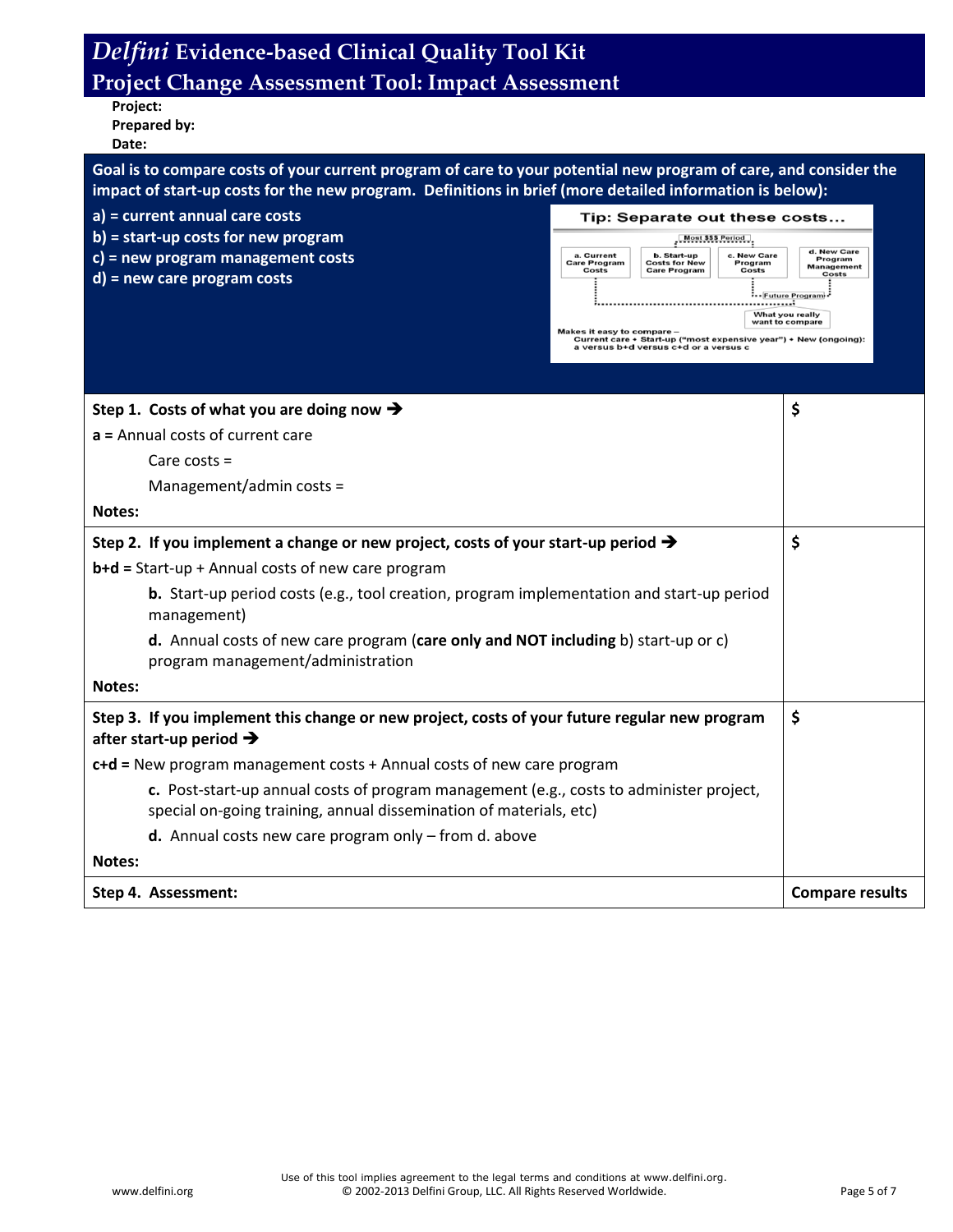**Project: Prepared by: Date:**

### **Instructions: Worksheet for Computing Incremental Cost Effectiveness**

**Goal is to be able to compare the** *marginal* **or** *incremental* **benefit costs of your current program of care (current state) compared to your potential new program of care (new state).**

**Before you start, determine if you should do a cost effectiveness analysis (CEA) or not by seeing which quadrant applies to your project:**

|           |                            | Effectiveness $\rightarrow$            |
|-----------|----------------------------|----------------------------------------|
|           | Decreased Effectiveness &  | Increased Effectiveness &              |
|           | <b>Increased Cost</b>      | <b>Increased Cost</b>                  |
|           | Do not do CEA (this IS NOT |                                        |
|           | cost effective)            | Consider doing CEA                     |
| ↑<br>Cost | Fail the project!!!        |                                        |
|           | Decreased Effectiveness &  | Increased Effectiveness &              |
|           | Decreased Cost             | Decreased Cost                         |
|           |                            | Do not do CEA (this IS cost effective) |
|           | Consider doing CEA         | Pass project to next steps!!!          |

**Simplified Method for Incremental CEA** EXAMPLE PAGE

Step 1. Cost Effectiveness Quadrant: Decreased Effectiveness & Decreased Cost

Step 2. Identify outcome of benefit to compare, and quantify by time period (e.g., number of lives saved, avoided hip fractures, increased new cases of disease, etc. in what time period)

Outcome of comparison: Hip fractures avoided

Time period: Annually

Quantification of outcome for current care processes: 9.58 avoided fractures

Quantification of outcome for new program: 5.56 avoided fractures

**Differential outcome** from which program (new or current) 4.02 more avoided fractures with current program

| Step 3. Costs of current care processes $\rightarrow$                        | \$2,500,000                          |
|------------------------------------------------------------------------------|--------------------------------------|
| Step 4. Costs of new program $\rightarrow$                                   | \$2,250,000                          |
| Step 5. Difference in program costs $\rightarrow$                            | \$250,000                            |
| Step 6. Divide program cost difference by differential outcome $\rightarrow$ | Differential program costs \$250,000 |
|                                                                              | / Differential outcome 4.02          |
|                                                                              | = Your cost is $$62,198$             |
|                                                                              | per incremental outcome              |
|                                                                              |                                      |

Step 7. Other potential cost consequences of change: If we go with the new program, we can anticipate roughly four more hip fractures a year, which does not take into account the care for those additional hip fractures.

Step 8. Assessment: Stay with current program.

### **Worksheet for Computing Incremental Cost Effectiveness**